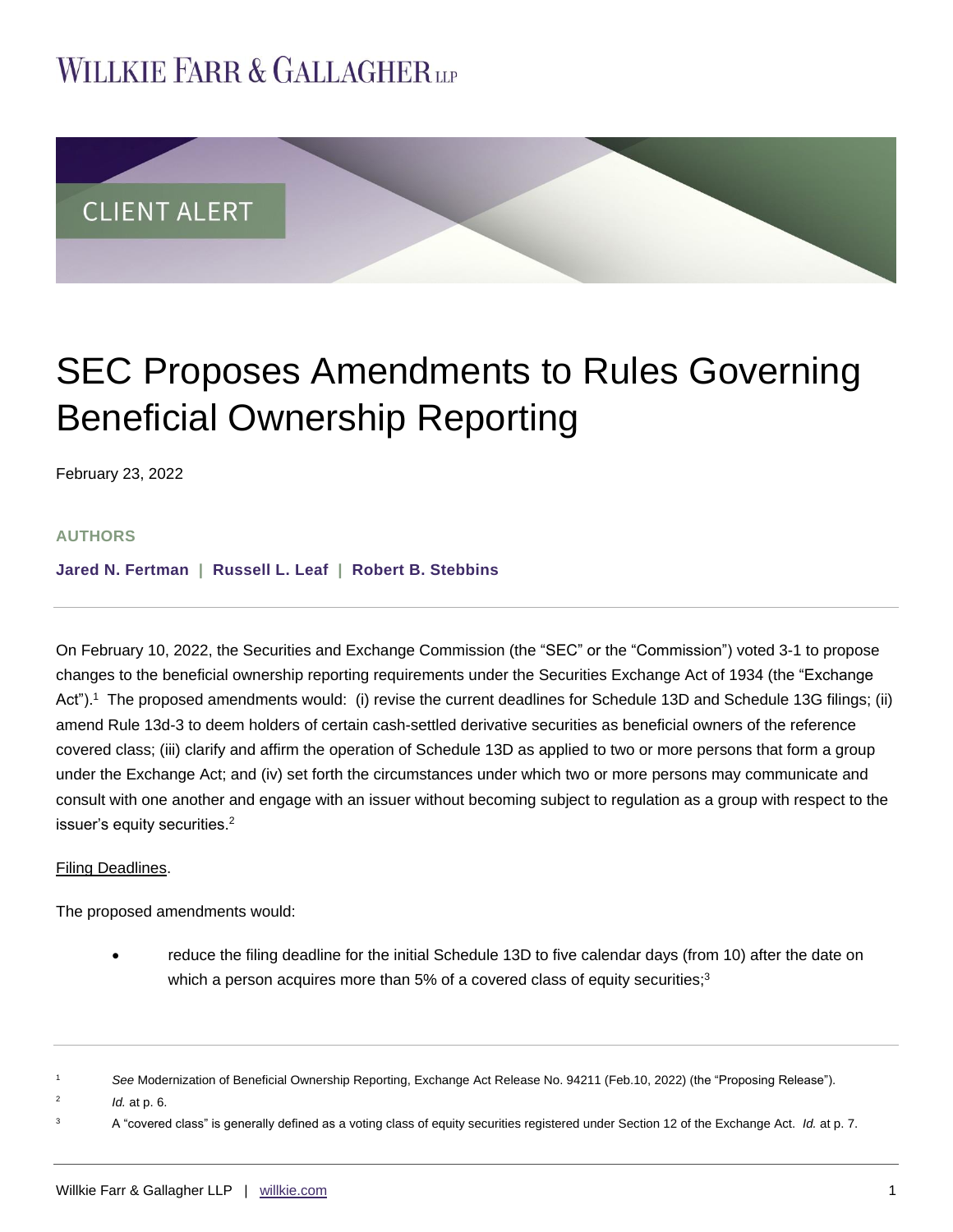- shorten the filing deadline for the initial Schedule 13D required to be filed by persons who forfeit their eligibility to report on Schedule 13G in lieu of Schedule 13D to five calendar days (from 10) after the event that causes the ineligibility;
- revise the filing deadline under Rule 13d-2(a) for amendments to Schedule 13D to one business day (instead of "promptly") after the date on which a material change occurs;
- shorten the deadline for the initial Schedule 13G filing for "Qualified Institutional Investors" (referred to herein as "QIIs") and Exempt Investors to within five business days after the last day of the month in which beneficial ownership first exceeds 5% of a covered class (previously the deadline was 45 days after the calendar year-end); 4
- require Passive Investors to file an initial Schedule 13G within five calendar days (from 10) after acquiring beneficial ownership of more than 5% of a covered class;<sup>5</sup>
- revise the filing deadlines required for amendments to Schedule 13G in Rule 13d-2(b) to five business days after the end of the month in which a reportable change occurs (previously the deadline was 45 days after the calendar year-end);
- amend Rule 13d-2(c) to shorten the filing deadline for Schedule 13G amendments filed by QIIs and Exempt Investors to five calendar days after the respective filing threshold is met (from 10 calendar days after the end of the month in which the respective filing threshold is met);
- amend Rule 13d-2(d) to revise the filing deadline for Schedule 13G amendments filed by Passive Investors from a "promptly" standard to one business day after the respective filing threshold is met; and
- provide that an amendment obligation for Schedule 13G filers shall only arise upon the occurrence of a material change in the facts reported (the current threshold is any change, regardless of materiality).<sup>6</sup>

<sup>5</sup> A "Passive Investor" is a beneficial owner of more than 5% but less than 20% of a covered class who can certify under Item 10 of Schedule 13G that the subject securities were not acquired or held for the purpose or effect of changing or influencing the control of the issuer of such securities and were not acquired in connection with or as a participant in any transaction having such purpose or effect. *Id.* at p. 8.

6 *Id.* at pp. 6-9.

An "Exempt Investor" is a person holding beneficial ownership of more than 5% of a covered class at the end of the calendar year, but who has not made an acquisition of beneficial ownership subject to Section 13(d). *Id.* at p. 7.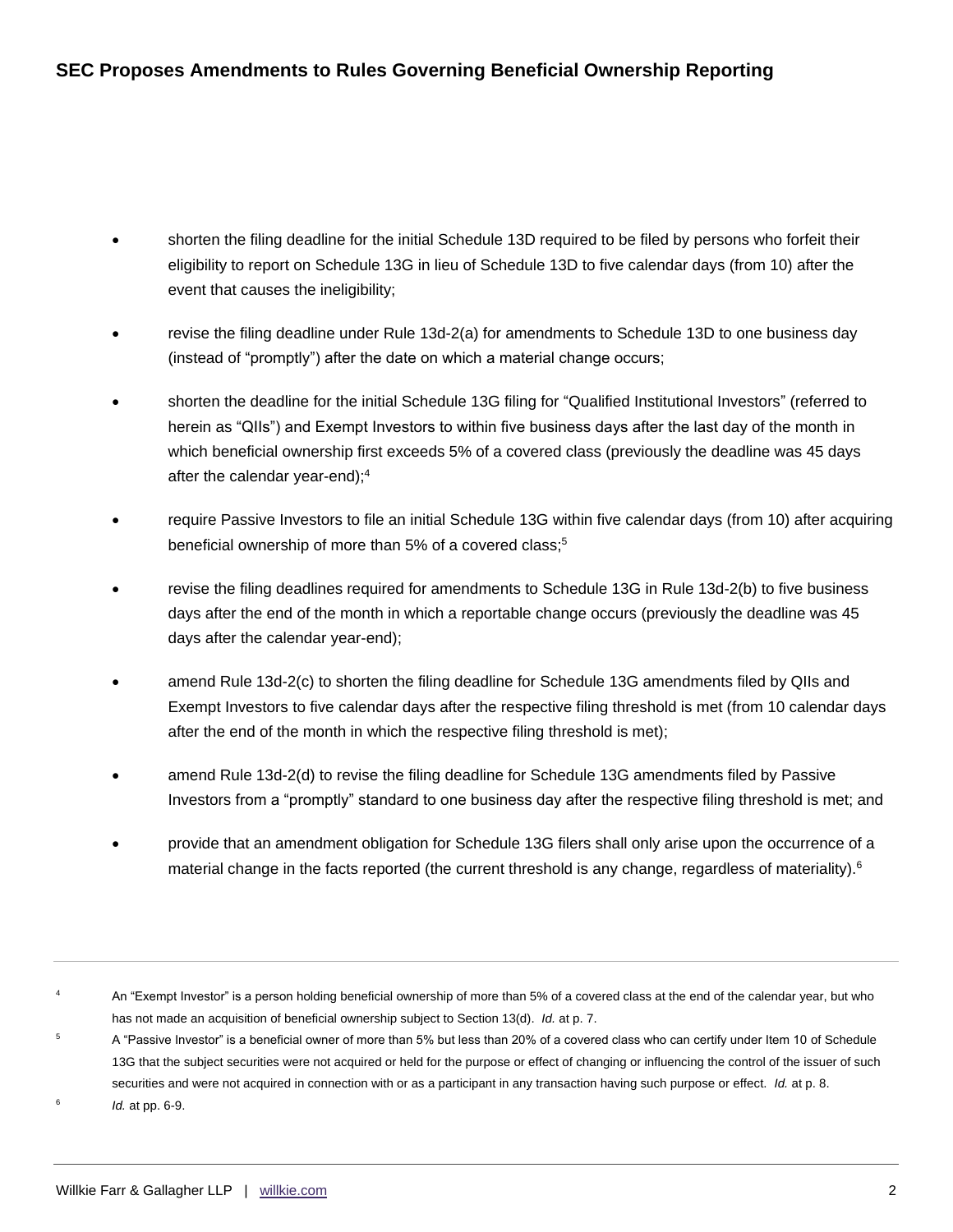Regulation S-T would be amended to permit Schedules 13D and 13G, and any amendments thereto, that are submitted on or before 10 p.m. (instead of 5:30 p.m.) Eastern Time on a given business day to be deemed to have been filed on that business day.<sup>7</sup>

Cash-Settled Derivatives. The Proposing Release would add new paragraph (e) to Rule 13d-3 to deem certain holders of cash-settled derivatives as beneficial owners of the covered class of equity securities. The application of proposed Rule 13d-3(e) would be limited to those persons who hold cash-settled derivatives with the purpose or effect of changing or influencing control of the issuer of the reference security. By contrast, security-based swaps would not be included among the derivative securities covered by proposed Rule 13d-3(e). $8$ 

Concerns have been raised by activist investors that new Rule 13d-3(e), when combined with the proposed reduction in the filing deadline for the initial Schedule 13D filing to five calendar days and the proposed changes set forth in the recent Security-Based Swap Release, will make it difficult in many circumstances for activist investors to accumulate a meaningful position in a company prior to public disclosure of the activist's position to the company and to other investors. In addition, concerns have also been raised by practitioners about the unintended ramifications of new Rule 13d-3(e) and the changes to Rule 13d-5 discussed below under "Groups" on stock option plans, other compensation arrangements, financing arrangements and poison pills.

Groups. The Proposing Release would amend Rule 13d-5 to (i) remove any potential implication that an express or implied agreement among group members is a necessary precondition to the formation of a group under Section 13(d)(3) or 13(g)(3) of the Exchange Act and (ii) affirm that if a person, in advance of filing a Schedule 13D, discloses to any other person that such filing will be made and such other person acquires securities in the covered class for which the Schedule 13D will be filed, then those persons are deemed to have formed a group within the meaning of Section 13(d)(3).<sup>9</sup>

Exemptions. In addition, the Proposing Release sets forth proposed amendments to Rule 13d-6. New Rule 13d-6(c) would set forth the circumstances under which two or more persons may communicate and consult with one another and

- 7 *Id.* at p. 9. However, the Proposing Release also provides that the temporary hardship exemption in Regulation S-T for unanticipated technical difficulties preventing the timely submission of an electronic filing would be unavailable to Schedule 13D and 13G filings, including any amendments thereto.
- 8 *Id.* at p. 58. Security-based swaps are addressed in separate rules proposed by the Commission in December 2021. *See* Prohibition Against Fraud, Manipulation, or Deception in Connection with Security-Based Swaps; Prohibition against Undue Influence over Chief Compliance Officers; Position Reporting of Large Security-Based Swap Positions, Exchange Act Release No. 93784 (Dec.15, 2021) (the "Security-Based Swap Release").
- $\alpha$ *Id.* at p. 11.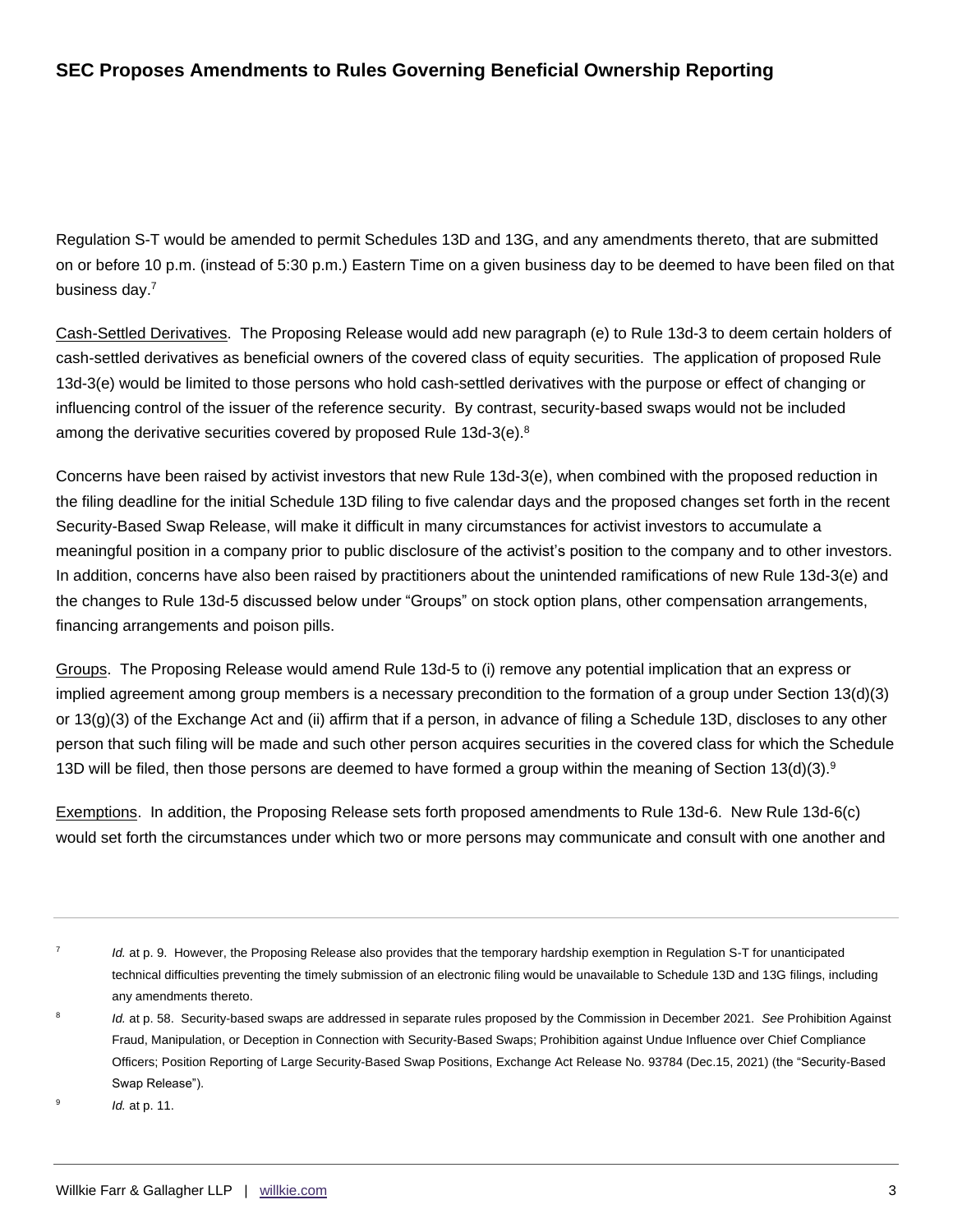engage with an issuer without becoming subject to regulation as a group with respect to the equity securities of the issuer.<sup>10</sup>

This rule would provide that two or more persons will not be deemed to beneficially own an issuer's equity securities as a group solely because of their concerted actions related to such issuer or its equity securities (including engagement with one another or the issuer or acquiring, holding, voting or disposing of the issuer's equity securities); provided that (i) communications among such persons are not undertaken with the purpose or the effect of changing or influencing control of the issuer, and are not made in connection with or as a participant in any transaction having such purpose or effect, and (ii) such persons, when taking such concerted actions, are not directly or indirectly obligated to take such actions, such as by a voting agreement or cooperation agreement.<sup>11</sup> Many practitioners expect this exemption to be very useful for institutional investors in connection with the shareholder proposal process.

New Rule 13d-6(d) would set forth the circumstances under which two or more persons may enter into an agreement governing a derivative security in the ordinary course of business without becoming subject to regulation as a group with respect to the derivative's reference equity securities.<sup>12</sup> This rule would provide that two or more persons will not be deemed to have formed a group under Section 13(d)(3) or 13(g)(3) solely by virtue of their entry into an agreement governing the terms of a derivative security, so long as (i) the agreement is a bona fide purchase and sale agreement entered into in the ordinary course of business, and (ii) the parties to the agreement do not enter into the agreement with the purpose or effect of changing or influencing control of the issuer, or in connection with or as a participant in any transaction having such purpose or effect.<sup>13</sup>

Schedule 13D. The Proposing Release would also amend Item 6 of Schedule 13D to remove any implication that a person is not required to disclose interests in all derivative securities that use the issuer's equity security as a reference security, including with respect to derivatives not originating with the issuer, such as cash-settled options not offered or sold by the issuer and security-based swaps.<sup>14</sup>

Structured Data. The Proposing Release requires that Schedules 13D and 13G be filed using a structured, machinereadable data language.<sup>15</sup>

- 10 *Id.* at p. 12.
- 11 *Id.* at pp. 97-98.
- 12 *Id.* at p. 12.
- 13 *Id.* at p. 98.
- 14 *Id.* at pp. 102-103.
- 15 *Id.* at p. 104.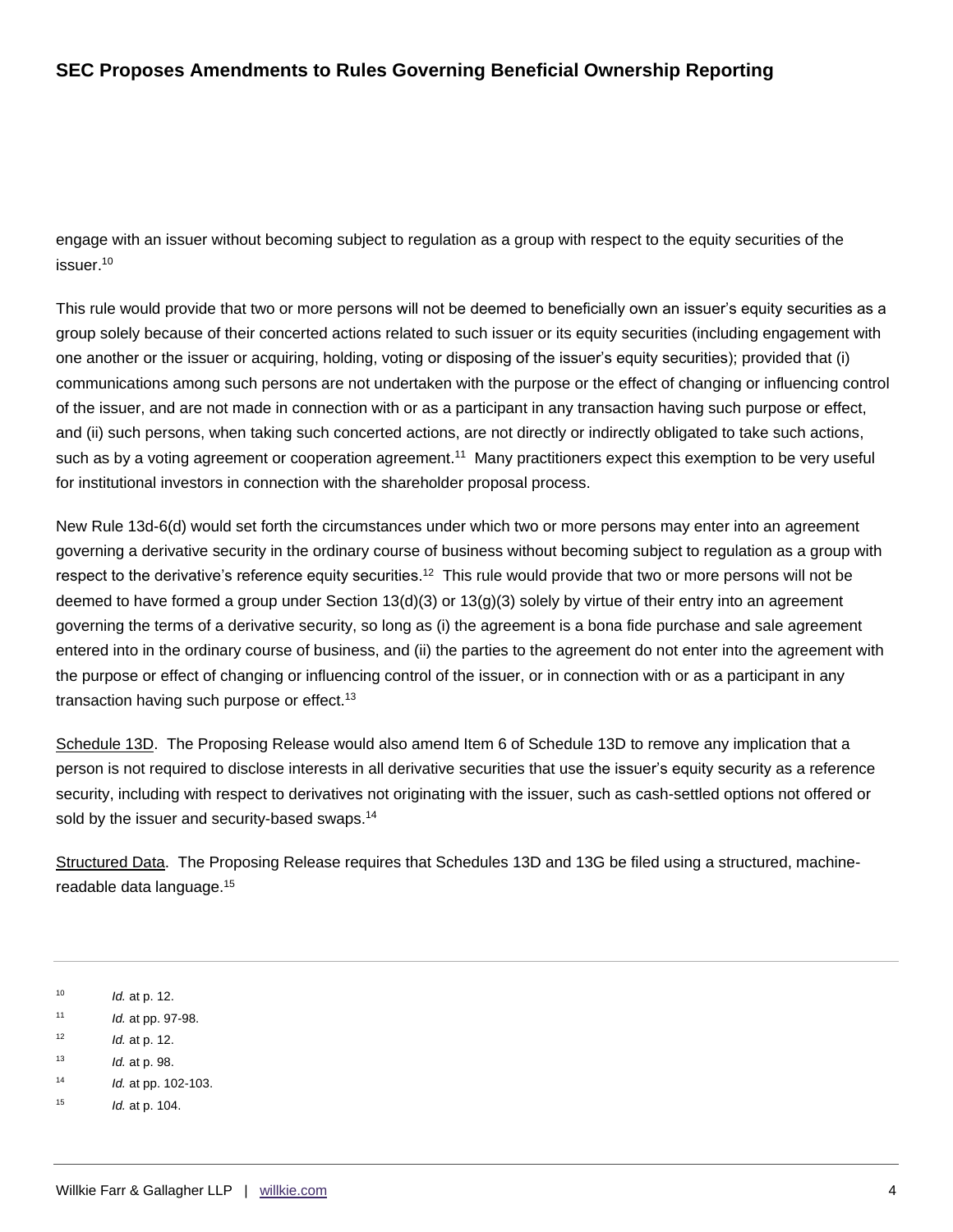Section 16. The proposed amendments to Rules 13d-3, 13d-5 and 13d-6 would directly impact the analysis under Rule 16a-1(a)(1) as to whether a person is a 10% holder.<sup>16</sup> Given the Commission's view that Rule 16a-1(a)(1) has the same purpose as Regulation 13D-G (i.e., to identify persons who can influence or control the issuer as the result of equity ownership), the Commission believes it is appropriate to continue to apply the standards of Regulation 13D-G, as proposed to be amended, to identify 10% holders subject to Section 16.<sup>17</sup> Accordingly, the Proposing Release does not propose any amendments to Rule 16a-1(a)(1).

Dissenting Statement. Commissioner Peirce issued a statement in dissent, stating that (i) the Proposing Release suggests that shortening the reporting window is appropriate given the technological advances since 1968 when Section 13(d) was enacted, but the current 10-day window does not appear to be based upon the limitations of 1960s technology, (ii) the Proposing Release summarily concludes that the proposed amendments will achieve the proper balancing of interests between timely dissemination of information and preserving an incentive structure for investors to seek to change control at underperforming companies, without providing any evidence in support of this position, (iii) there is no clear link provided in the Proposing Release between ownership of cash-settled derivatives and the potential to change control of the issuer, and (iv) the expansion of the definition of beneficial ownership to include cash-settled derivatives lacks sufficient justification given that these securities do not convey ownership or voting rights.<sup>18</sup> Commissioner Peirce also raised a concern that the proposed exemption for institutional investors engaged in concerted actions related to an issuer or its equity securities (as discussed above) may end up "swallowing the rule."<sup>19</sup>

Comments on the proposed amendments must be received by the later of April 11, 2022 or 30 days after the Proposing Release is published in the Federal Register. The proposed amendments, if adopted, would have a significant impact on a variety of investors, including hedge funds that utilize an activist strategy where building a sizeable position prior to public disclosure is critical. Willkie will closely monitor developments on the proposed amendments and will provide comments on the proposed amendments to the SEC during the comment period.

<sup>16</sup> *Id.* at p. 109.

<sup>17</sup> *Id.* at p. 109.

<sup>18</sup> *See* Dissenting Statement on Proposed Modernization of Beneficial Ownership Reporting, Commissioner Hester M. Peirce (Feb. 10, 2022).

<sup>19</sup> *Id.* at p. 2.